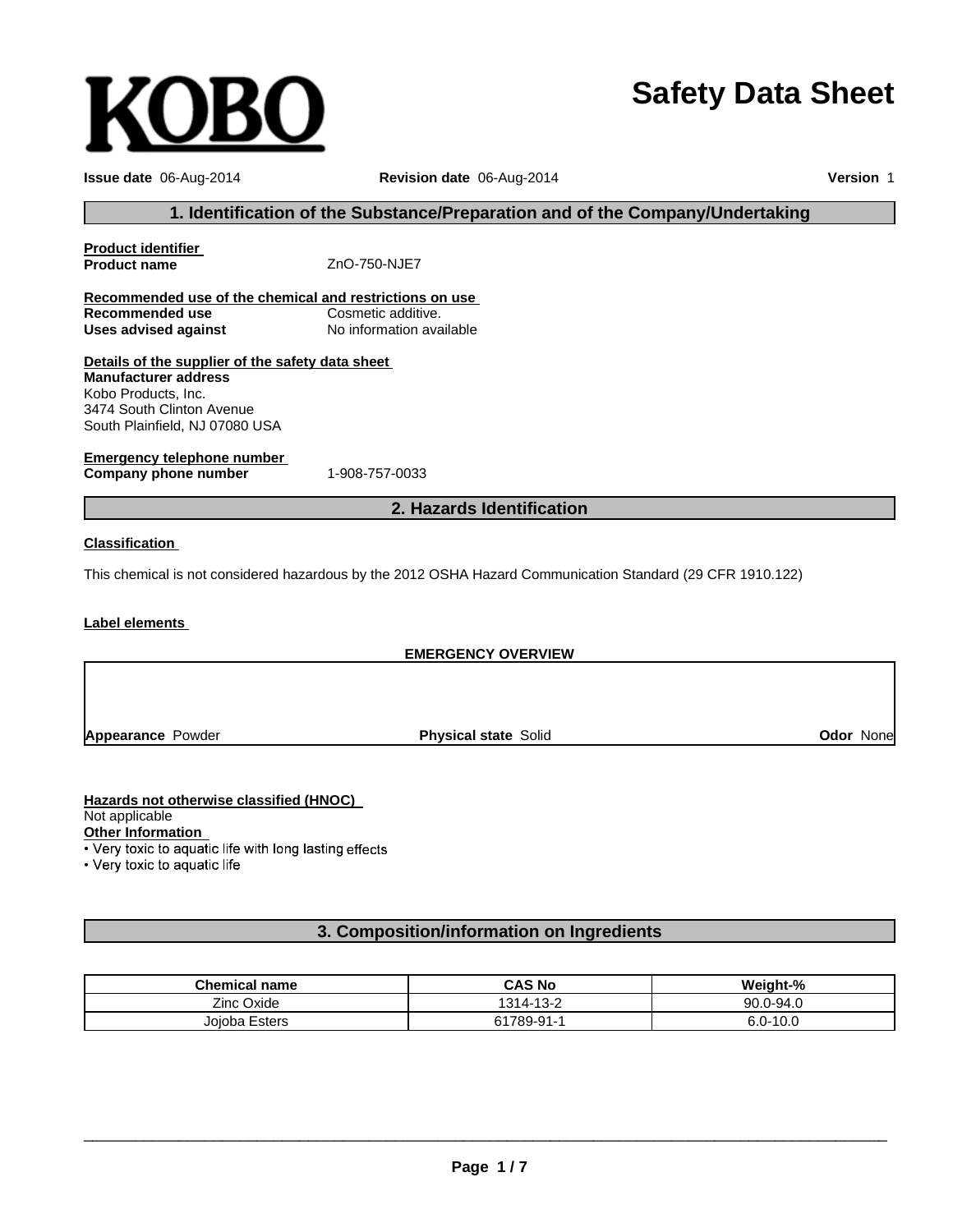# **4. First aid measures**

 $\_$  , and the set of the set of the set of the set of the set of the set of the set of the set of the set of the set of the set of the set of the set of the set of the set of the set of the set of the set of the set of th

# **First aid measures**

| <b>General advice</b>                                                      | If symptoms persist, call a physician.                                                                                             |  |
|----------------------------------------------------------------------------|------------------------------------------------------------------------------------------------------------------------------------|--|
| Eye contact                                                                | Rinse immediately with plenty of water, also under the eyelids, for at least 15 minutes. If<br>symptoms persist, call a physician. |  |
| <b>Skin contact</b>                                                        | Wash off immediately with soap and plenty of water while removing all contaminated<br>clothes and shoes.                           |  |
| <b>Inhalation</b>                                                          | Remove to fresh air. If breathing is irregular or stopped, administer artificial respiration.                                      |  |
| Ingestion                                                                  | If swallowed, do not induce vomiting: seek medical advice immediately and show this<br>container or label.                         |  |
| Self-protection of the first aider                                         | Use personal protective equipment as required.                                                                                     |  |
| <u>Most important symptoms and effects, both acute and delayed</u>         |                                                                                                                                    |  |
| <b>Symptoms</b>                                                            | Product dust may be irritating to eyes, skin and respiratory system.                                                               |  |
| Indication of any immediate medical attention and special treatment needed |                                                                                                                                    |  |
| Note to physicians                                                         | Effects of exposure (inhalation, ingestion or skin contact) to substance may be delayed.                                           |  |

# **5. Fire-fighting measures**

# **Suitable extinguishing media**

Use extinguishing measures that are appropriate to local circumstances and the surrounding environment.

# **Unsuitable extinguishing media** No information available.

# **Specific hazards arising from the chemical**

None in particular.

**Explosion data Sensitivity to mechanical impact** None. **Sensitivity to static discharge** None.

#### **Protective equipment and precautions for firefighters**

Use personal protective equipment as required.

# **6. Accidental release measures**

#### **Personal precautions, protective equipment and emergency procedures**

| <b>Personal precautions</b>                          | Use personal protective equipment as required. Wash thoroughly after handling. Avoid<br>creating dust. Avoid contact with eyes. |  |  |
|------------------------------------------------------|---------------------------------------------------------------------------------------------------------------------------------|--|--|
| For emergency responders                             | Use personal protective equipment as required.                                                                                  |  |  |
| <b>Environmental precautions</b>                     | Collect spillage. Do not allow into any sewer, on the ground or into any body of water.                                         |  |  |
| Methods and material for containment and cleaning up |                                                                                                                                 |  |  |
| <b>Methods for containment</b>                       | Prevent further leakage or spillage if safe to do so.                                                                           |  |  |
| Methods for cleaning up                              | Avoid creating dust. Sweep up and shovel into suitable containers for disposal.                                                 |  |  |
| Prevention of secondary hazards                      | Clean contaminated objects and areas thoroughly observing environmental regulations.                                            |  |  |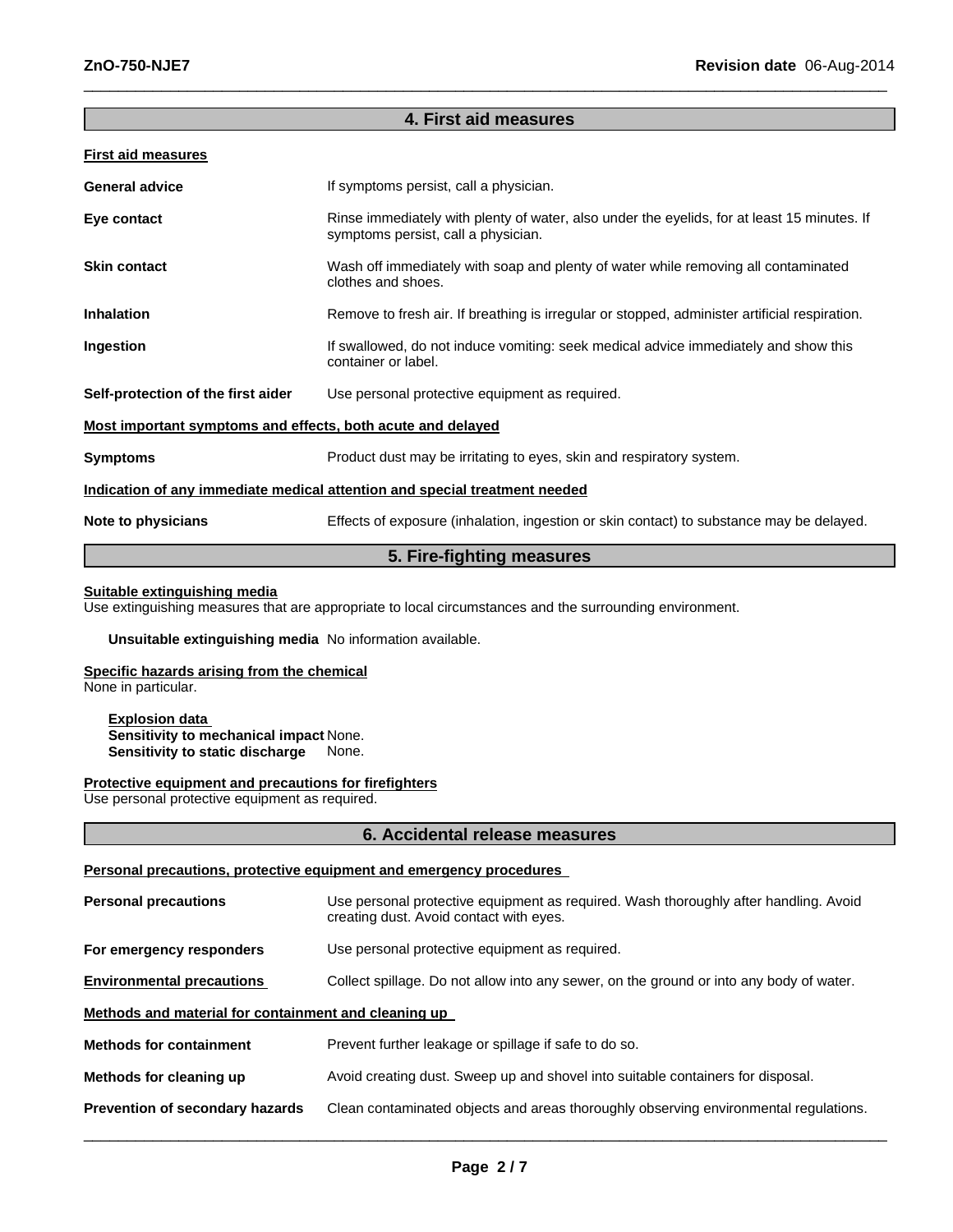| 7. Handling and Storage                                      |                                                                                                                                             |  |  |
|--------------------------------------------------------------|---------------------------------------------------------------------------------------------------------------------------------------------|--|--|
| <b>Precautions for safe handling</b>                         |                                                                                                                                             |  |  |
| Advice on safe handling                                      | Avoid creating dust. Use only in well-ventilated areas. Avoid contact with skin and eyes.<br>Use personal protective equipment as required. |  |  |
| Conditions for safe storage, including any incompatibilities |                                                                                                                                             |  |  |
| <b>Storage conditions</b>                                    | Keep container tightly closed in a dry and well-ventilated place. Store at ambient conditions.                                              |  |  |
| Incompatible materials                                       | Incompatible with strong acids and bases.                                                                                                   |  |  |
| 8. Exposure Controls/Personal Protection                     |                                                                                                                                             |  |  |

 $\_$  , and the set of the set of the set of the set of the set of the set of the set of the set of the set of the set of the set of the set of the set of the set of the set of the set of the set of the set of the set of th

# **Control parameters**

# **Exposure guidelines** .

| <b>Chemical name</b> | <b>ACGIH TLV</b>                                                                          | <b>OSHA PEL</b>                           | <b>NIOSH IDLH</b>                     |
|----------------------|-------------------------------------------------------------------------------------------|-------------------------------------------|---------------------------------------|
| Zinc Oxide           | STEL: 10 $mq/m3$ respirable                                                               | TWA: $5 \text{ mg/m}^3$ fume              | IDLH: $500 \text{ mg/m}^3$            |
| 1314-13-2            | fraction                                                                                  | TWA: 15 $mg/m3$ total dust                | Ceiling: $15 \text{ mg/m}^3$ dust     |
|                      | TWA: 2 mg/m <sup>3</sup> respirable fraction TWA: 5 mg/m <sup>3</sup> respirable fraction |                                           | TWA: $5 \text{ mg/m}^3$ dust and fume |
|                      |                                                                                           | (vacated) TWA: $5 \text{ mg/m}^3$ fume    | STEL: $10 \text{ ma/m}^3$ fume        |
|                      |                                                                                           | (vacated) TWA: 10 mg/m <sup>3</sup> total |                                       |
|                      |                                                                                           | dust                                      |                                       |
|                      |                                                                                           | (vacated) TWA: $5 \text{ mg/m}^3$         |                                       |
|                      |                                                                                           | respirable fraction                       |                                       |
|                      |                                                                                           | (vacated) STEL: 10 mg/m <sup>3</sup> fume |                                       |

# **Appropriate engineering controls**

| <b>Engineering controls</b>    | Ensure adequate ventilation, especially in confined areas.                |  |
|--------------------------------|---------------------------------------------------------------------------|--|
|                                | Individual protection measures, such as personal protective equipment     |  |
| Eye/face protection            | Wear safety glasses with side shields (or goggles).                       |  |
| Skin and body protection       | Wear protective gloves and protective clothing.                           |  |
| <b>Respiratory protection</b>  | In case of insufficient ventilation, wear suitable respiratory equipment. |  |
| General hygiene considerations | Handle in accordance with good industrial hygiene and safety practice.    |  |
|                                |                                                                           |  |

# **9. Physical and Chemical Properties**

# **Information on basic physical and chemical properties**

| <b>Physical state</b><br>Appearance<br>Color                                                                                                                                                                                                                     | Solid<br>Powder<br>White | Odor<br>Odor threshold                                                                                                                                                                                                                           | None<br>No information available |
|------------------------------------------------------------------------------------------------------------------------------------------------------------------------------------------------------------------------------------------------------------------|--------------------------|--------------------------------------------------------------------------------------------------------------------------------------------------------------------------------------------------------------------------------------------------|----------------------------------|
| <b>Property</b><br>рH<br>Melting point/freezing point<br>Boiling point / boiling range<br><b>Flash point</b><br><b>Evaporation rate</b><br>Flammability (solid, gas)<br>Flammability limit in air<br><b>Upper flammability limit</b><br>Lower flammability limit | <b>Values</b>            | <b>Remarks</b> •<br>No information available<br>No information available<br>No information available<br>No information available<br>No information available<br>No information available<br>No information available<br>No information available |                                  |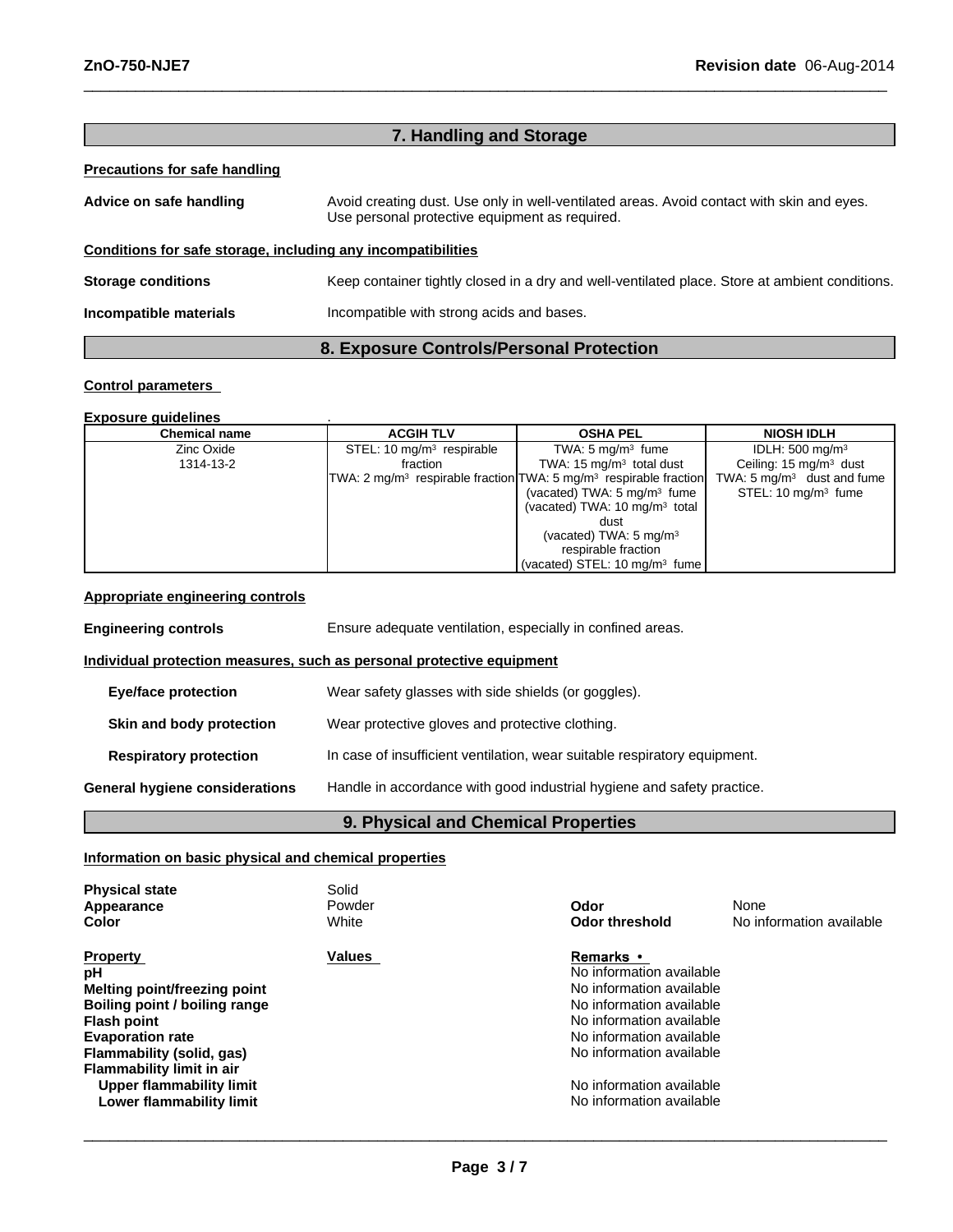| Vapor pressure                   |
|----------------------------------|
| Vapor density                    |
| <b>Specific gravity</b>          |
| <b>Water solubility</b>          |
| Solubility in other solvents     |
| <b>Partition coefficient</b>     |
| <b>Autoignition temperature</b>  |
| <b>Decomposition temperature</b> |
| <b>Kinematic viscosity</b>       |
| <b>Dynamic viscosity</b>         |
| <b>Explosive properties</b>      |
| <b>Oxidizing properties</b>      |
|                                  |

# **Other Information**

**Insoluble in water** 

**Softening point** No information available **Molecular weight** No information available **VOC content (%)** No information available **Density** No information available **Bulk density** No information available

**No information available No information available Specific gravity** No information available

**No information available No information available No information available No information available No information available** 

No information available **Oxidizing properties** No information available

# **10. Stability and Reactivity**

 $\_$  , and the set of the set of the set of the set of the set of the set of the set of the set of the set of the set of the set of the set of the set of the set of the set of the set of the set of the set of the set of th

# **Reactivity** No data available

#### **Chemical stability**

Stable under normal conditions.

# **Possibility of hazardous reactions**

None under normal processing.

**Hazardous polymerization** Hazardous polymerization does not occur.

# **Conditions to avoid**

None known.

#### **Incompatible materials**

Incompatible with strong acids and bases.

# **Hazardous decomposition products**

None known.

# **11. Toxicological Information**

# **Information on likely routes of exposure**

#### **Product information**

| <b>Inhalation</b> | No data available. |
|-------------------|--------------------|
|                   |                    |

| No data available. |
|--------------------|
|                    |

**Skin contact** No data available.

**Ingestion** No data available.

# **Component information**

| <b>Chemical name</b> | Oral LD50         | <b>Dermal LD50</b> | <b>Inhalation LC50</b> |
|----------------------|-------------------|--------------------|------------------------|
| Zinc Oxide           | Rat<br>5000 mg/kg | >2000 mg/kg (Rat)  |                        |
| 1314-13-2            |                   |                    |                        |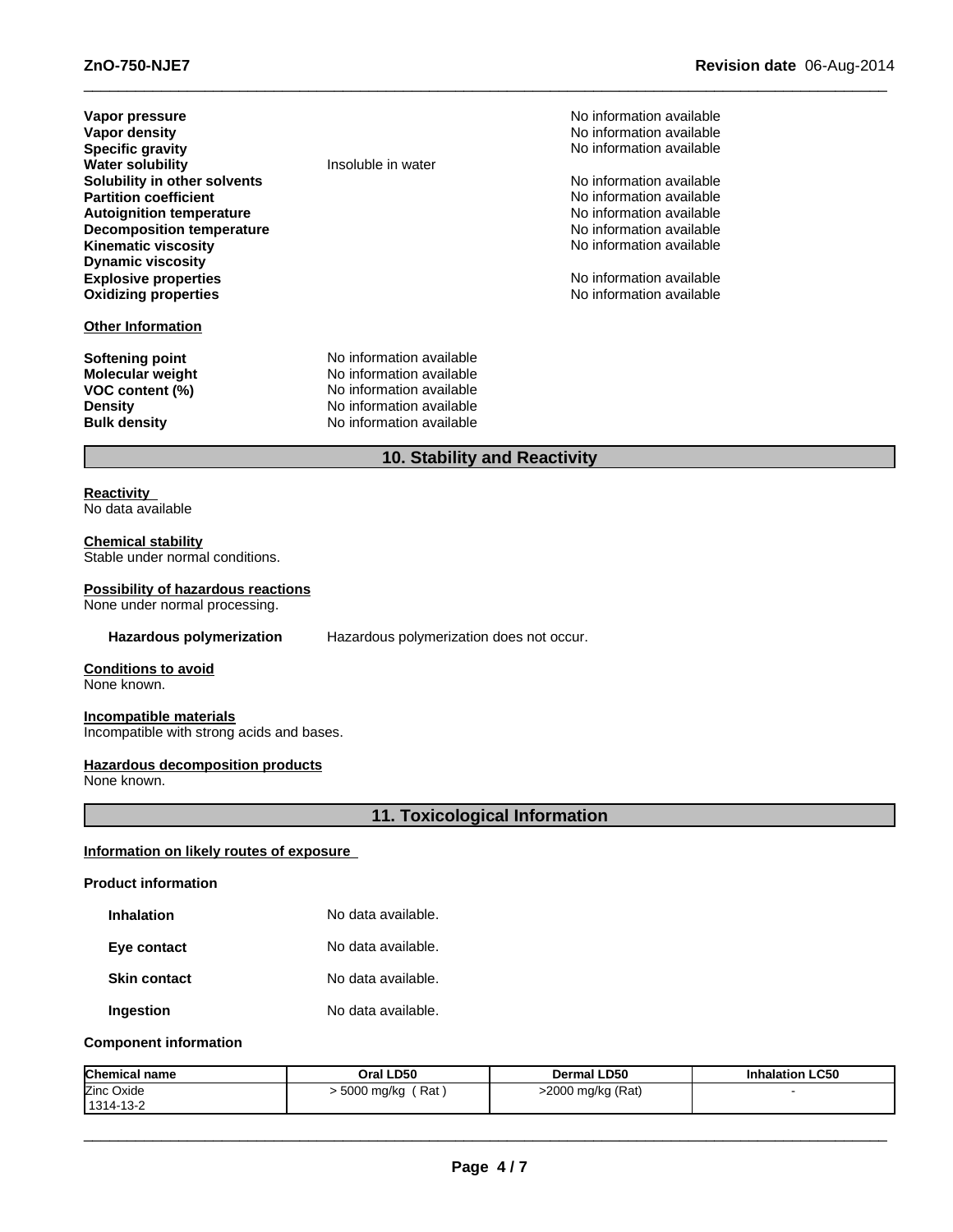# **Information on toxicological effects**

| <b>Symptoms</b>                   | No information available.                                                                                 |
|-----------------------------------|-----------------------------------------------------------------------------------------------------------|
|                                   | Delayed and immediate effects as well as chronic effects from short and long-term exposure                |
| <b>Skin corrosion/irritation</b>  | No information available.                                                                                 |
| Serious eye damage/eye irritation | No information available.                                                                                 |
| <b>Irritation</b>                 | No information available.                                                                                 |
| <b>Corrosivity</b>                | No information available.                                                                                 |
| <b>Sensitization</b>              | No information available.                                                                                 |
| <b>Germ cell mutagenicity</b>     | No information available.                                                                                 |
| Carcinogenicity                   | This product does not contain any carcinogens or potential carcinogens as listed by OSHA,<br>IARC or NTP. |
| <b>Reproductive toxicity</b>      | No information available.                                                                                 |
| Developmental toxicity            | No information available.                                                                                 |
| <b>Teratogenicity</b>             | No information available.                                                                                 |
| <b>STOT - single exposure</b>     | No information available.                                                                                 |
| <b>STOT - repeated exposure</b>   | No information available.                                                                                 |
| <b>Aspiration hazard</b>          | No information available.                                                                                 |

 $\_$  , and the set of the set of the set of the set of the set of the set of the set of the set of the set of the set of the set of the set of the set of the set of the set of the set of the set of the set of the set of th

# **12. Ecological Information**

## **Ecotoxicity**

| <b>Chemical name</b>    | Algae/aguatic plants  | <b>Fish</b>            | <b>Toxicity to</b><br><b>Microorganisms</b> | Crustacea |
|-------------------------|-----------------------|------------------------|---------------------------------------------|-----------|
| Zinc Oxide<br>1314-13-2 | $IC50 (72h) < 1$ mg/l | $LC50$ (96h) $<$ 1mg/l |                                             |           |

## **Persistence and degradability**

Not readily biodegradable.

#### **Bioaccumulation**

No information available.

**Other adverse effects** No information available

# **13. Disposal Considerations**

**Waste treatment methods**

**Disposal of wastes** Disposal should be in accordance with applicable regional, national and local laws and regulations. **Contaminated packaging** Disposal should be in accordance with applicable regional, national and local laws and regulations.

This product contains one or more substances that are listed with the State of California as a hazardous waste.

| Chemical name        | California Hazardous Waste Status |
|----------------------|-----------------------------------|
| Zinc Oxide           | Toxic                             |
| 1314-13-2<br>$\cdot$ |                                   |
|                      |                                   |

# **14. Transport Information**

**Note:** For single packaging and combination packaging containing inner packaging with dangerous goods > 5L for liquids or > 5kg for solids: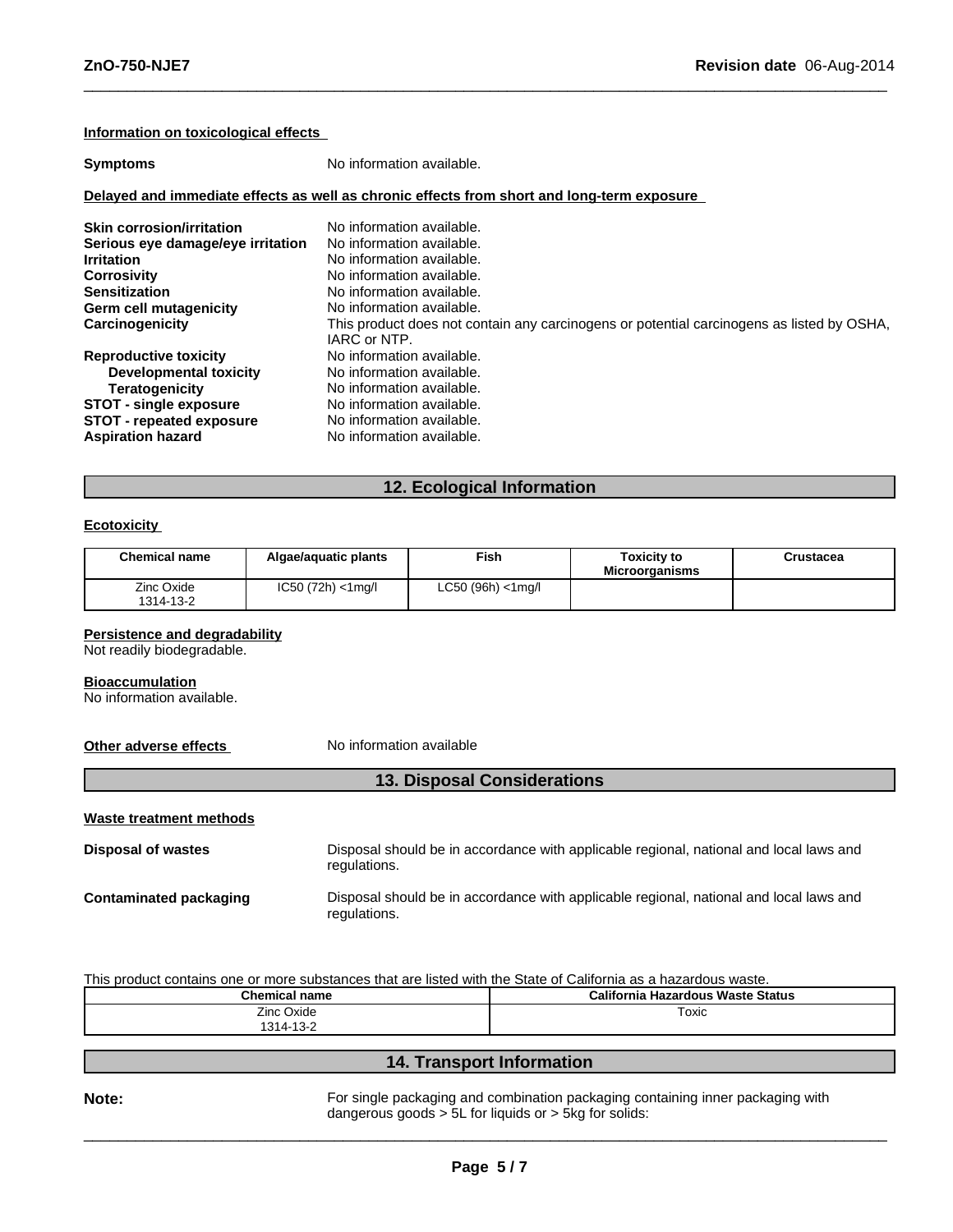| <b>DOT</b><br>Proper shipping name<br><b>Hazard class</b><br><b>Packing group</b>                                         | 3077 - Environmentally hazardous substances, solid, n.o.s<br>9<br>Ш                                                                                                                                |
|---------------------------------------------------------------------------------------------------------------------------|----------------------------------------------------------------------------------------------------------------------------------------------------------------------------------------------------|
| <u>ICAO (air)</u><br>UN/ID no<br>Proper shipping name<br><b>Hazard class</b><br><b>Packing group</b>                      | 3077<br>3077 - Environmentally hazardous substances, solid, n.o.s<br>9<br>III                                                                                                                      |
| <b>IATA</b><br>UN/ID no<br>Proper shipping name<br><b>Hazard class</b><br><b>Packing group</b>                            | 3077<br>3077 - Environmentally hazardous substances, solid, n.o.s<br>9<br>III                                                                                                                      |
| <b>IMDG</b><br>UN/ID no<br>Proper shipping name<br><b>Hazard class</b><br><b>Packing group</b><br><b>Marine pollutant</b> | 3077<br>3077 - Environmentally hazardous substances, solid, n.o.s<br>9<br>$\mathbf{III}$<br>This product contains a chemical which is listed as a marine pollutant according to<br><b>IMDG/IMO</b> |
| <b>RID</b><br>UN/ID no<br>Proper shipping name<br><b>Hazard class</b><br><b>Packing group</b>                             | 3077<br>3077 - Environmentally hazardous substances, solid, n.o.s<br>9<br>III                                                                                                                      |
| <b>ADR</b><br>UN/ID no<br>Proper shipping name<br><b>Hazard class</b><br>Packing group                                    | 3077<br>3077 - Environmentally hazardous substances, solid, n.o.s<br>9<br>III                                                                                                                      |

 $\_$  , and the set of the set of the set of the set of the set of the set of the set of the set of the set of the set of the set of the set of the set of the set of the set of the set of the set of the set of the set of th

# **15. Regulatory information**

| Complies       |
|----------------|
| Complies       |
| Complies       |
| Complies       |
| Complies       |
| Not Determined |
| Complies       |
| Complies       |
|                |

**Legend:**

**TSCA** - United States Toxic Substances Control Act Section 8(b) Inventory **DSL/NDSL** - Canadian Domestic Substances List/Non-Domestic Substances List **EINECS/ELINCS** - European Inventory of Existing Chemical Substances/European List of Notified Chemical Substances **ENCS** - Japan Existing and New Chemical Substances

**IECSC** - China Inventory of Existing Chemical Substances

**KECL** - Korean Existing and Evaluated Chemical Substances

**PICCS** - Philippines Inventory of Chemicals and Chemical Substances

**AICS** - Australian Inventory of Chemical Substances